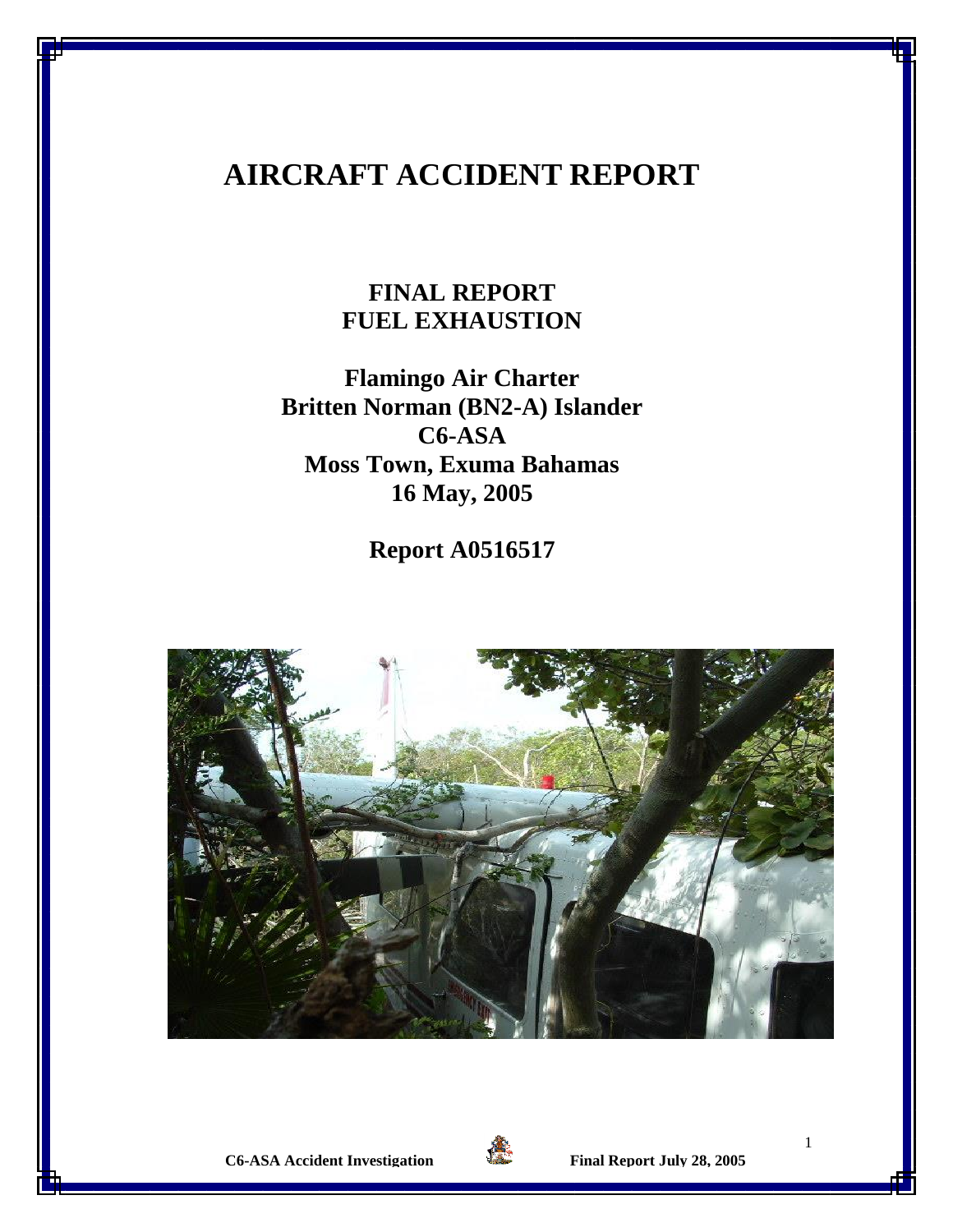

# **AIRCRAFT ACCIDENT REPORT FUEL EXHAUSTION**

**REPORT No. A0516517**

# **FLAMINGO AIR CHARTER LIMITED**

**BRITTEN NORMAN (BN2-A) ISLANDER C6-ASA**

> **Moss Town Exuma, Bahamas 16 May, 2005**

**Flight Standards Inspectorate Bahamas Department of Civil Aviation**

**C6-ASA Accident Investigation Final Report July 28, 2005**

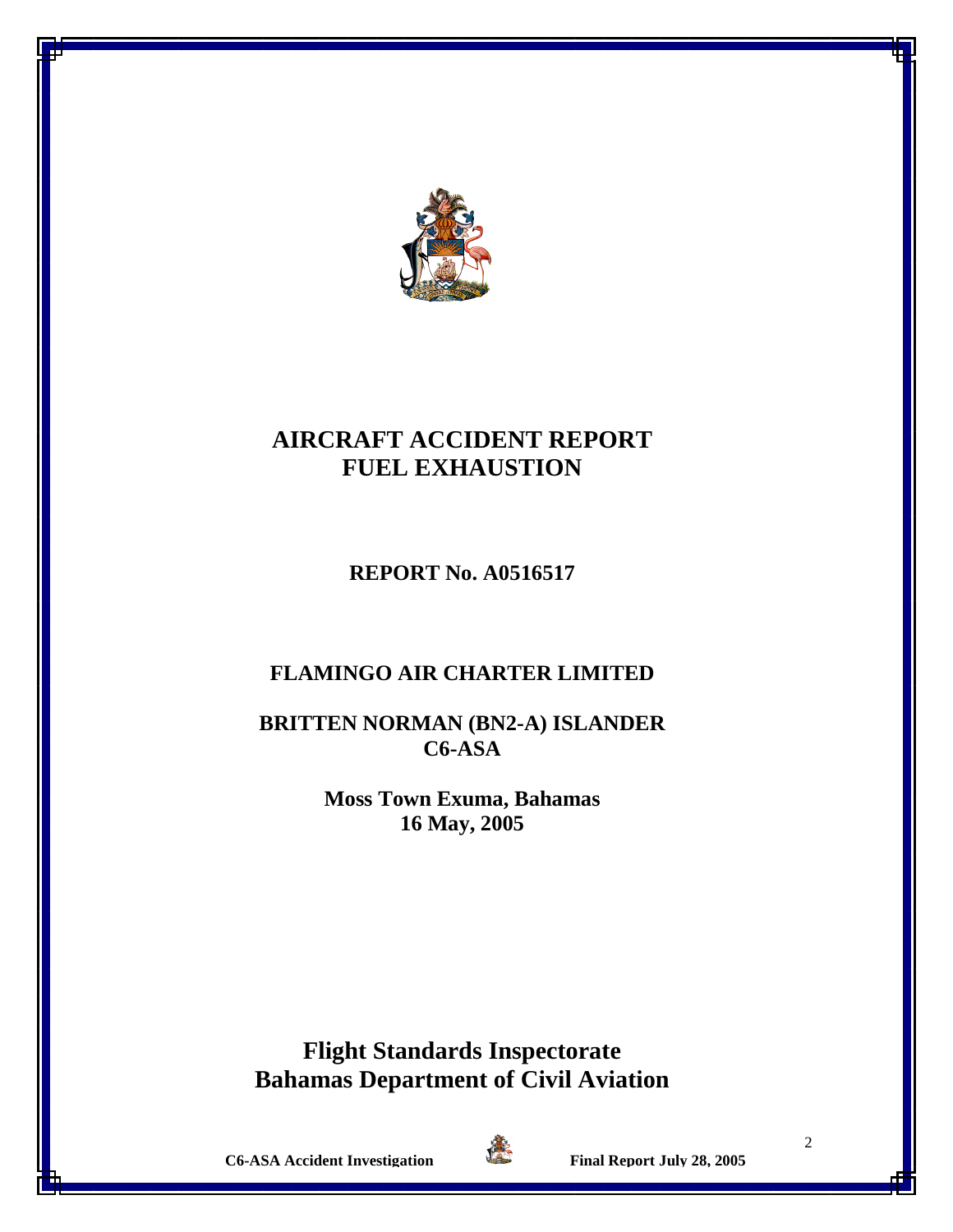# **TABLE OF CONTENTS**

| Cover                    |                                                |        |  |
|--------------------------|------------------------------------------------|--------|--|
| <b>Table of Contents</b> |                                                |        |  |
| <b>Cover Note</b>        |                                                |        |  |
| <b>Sample Photos</b>     | 6                                              |        |  |
| <b>Route of Flight</b>   |                                                | 7,8    |  |
| Section 1.               | <b>Abbreviations and Terminology</b>           | 9      |  |
|                          | <b>Basic Information</b>                       | 10     |  |
|                          | <b>Synopsis</b>                                | 11     |  |
| <b>Section 1.0</b>       | <b>FACTUAL INFORMATION</b>                     |        |  |
| 1.1                      | <b>History of the Flight</b>                   | 11     |  |
| 1.2                      | Injuries to persons                            | 12     |  |
| 1.3                      | Damage to aircraft                             | 12     |  |
| 1.4                      | <b>Other Damage</b>                            | 12     |  |
| 1.5                      | <b>Personnel information</b>                   |        |  |
|                          | 1.5.1<br>Captain                               | 12     |  |
| 1.6                      | <b>Aircraft information</b>                    | 12, 13 |  |
| 1.7                      | <b>Meteorological Information</b>              | 13     |  |
| 1.8                      | <b>Aids to Navigation</b>                      | 13     |  |
| 1.9 <sub>2</sub>         | <b>Communications</b>                          | 13     |  |
| 1.10                     | <b>Aircraft Load</b>                           | 14     |  |
| 1.11                     | <b>Cockpit Voice Recorders</b>                 | 14     |  |
|                          | 1.11.1 Flight Data Recorder                    | 14     |  |
| 1.12                     | <b>Wreckage and Impact Information</b>         | 14     |  |
| 1.13                     | <b>Medical and Pathological</b>                | 15     |  |
| 1.14                     | Fire                                           | 15     |  |
| 1.15                     | <b>Survival Aspect</b>                         | 15     |  |
| 1.16                     | <b>Tests and Research</b>                      | 15     |  |
| 1.17                     | <b>Organization and Management Information</b> | 15     |  |
|                          | 1.17.1 Post Accident Actions                   | 15     |  |
| 1.18                     | <b>Other Information</b>                       |        |  |
|                          | 1.18.1 Pilot Statement                         | 16     |  |
| <b>Section 2.0</b>       | <b>ANALYSIS</b>                                |        |  |
|                          | 2.1<br>General                                 | 16     |  |
|                          | 2.2<br><b>Loading and Preflight Activities</b> | 16, 17 |  |
| <b>Section 3.0</b>       | <b>CONCLUSIONS</b>                             |        |  |
|                          | 3.1<br><b>Findings</b>                         | 17     |  |
|                          | <b>Probable Cause</b><br>3.2                   | 18     |  |
|                          |                                                |        |  |
| <b>Section 4.0</b>       | <b>SAFETY RECOMMENDATIONS</b><br>18            |        |  |

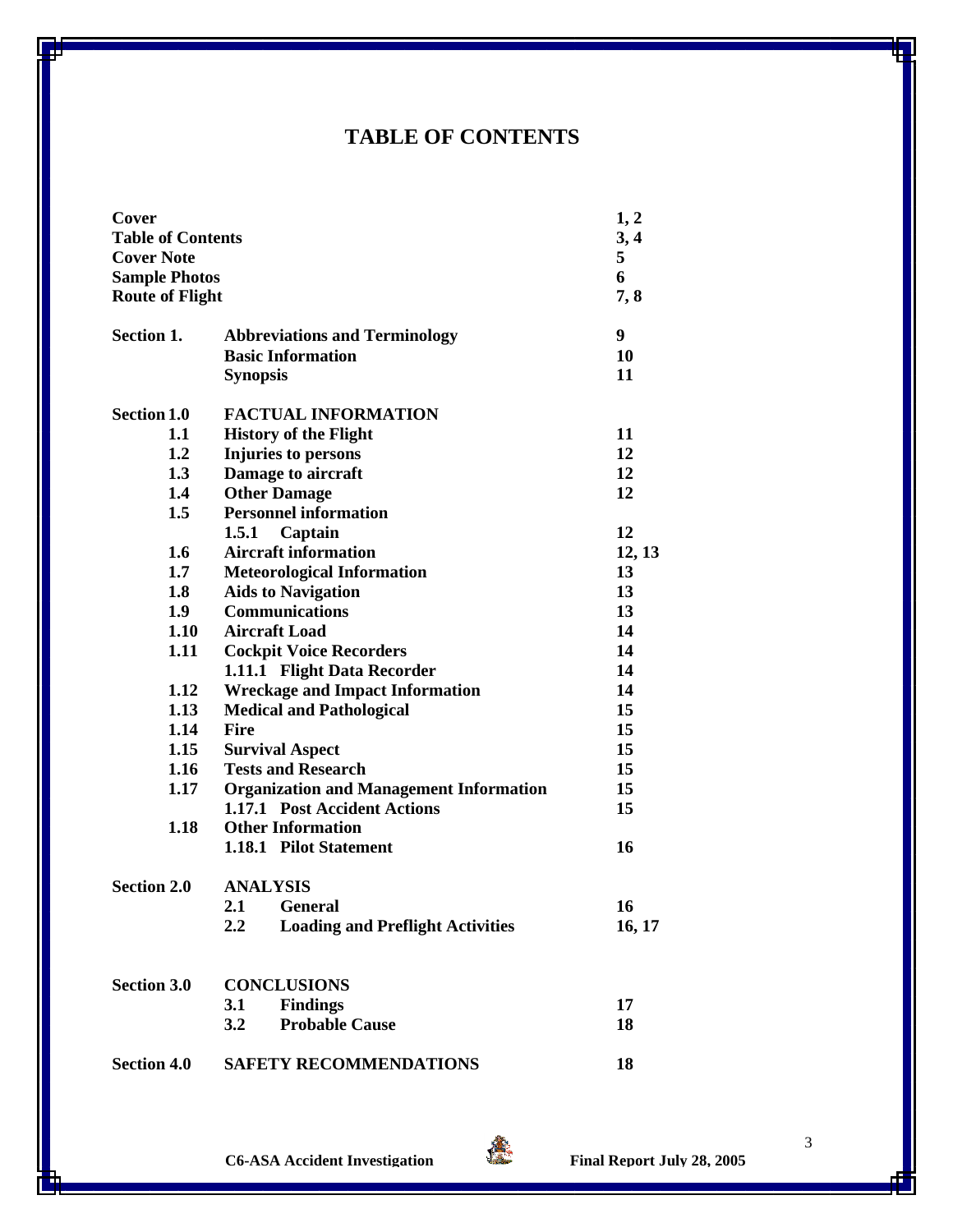|                              | Section 5.0 APPENDICES | $A-1, A-2$ |
|------------------------------|------------------------|------------|
| <b>Section 6</b> Definitions |                        | 18, 19     |

*Remainder of page intentionally left blank*

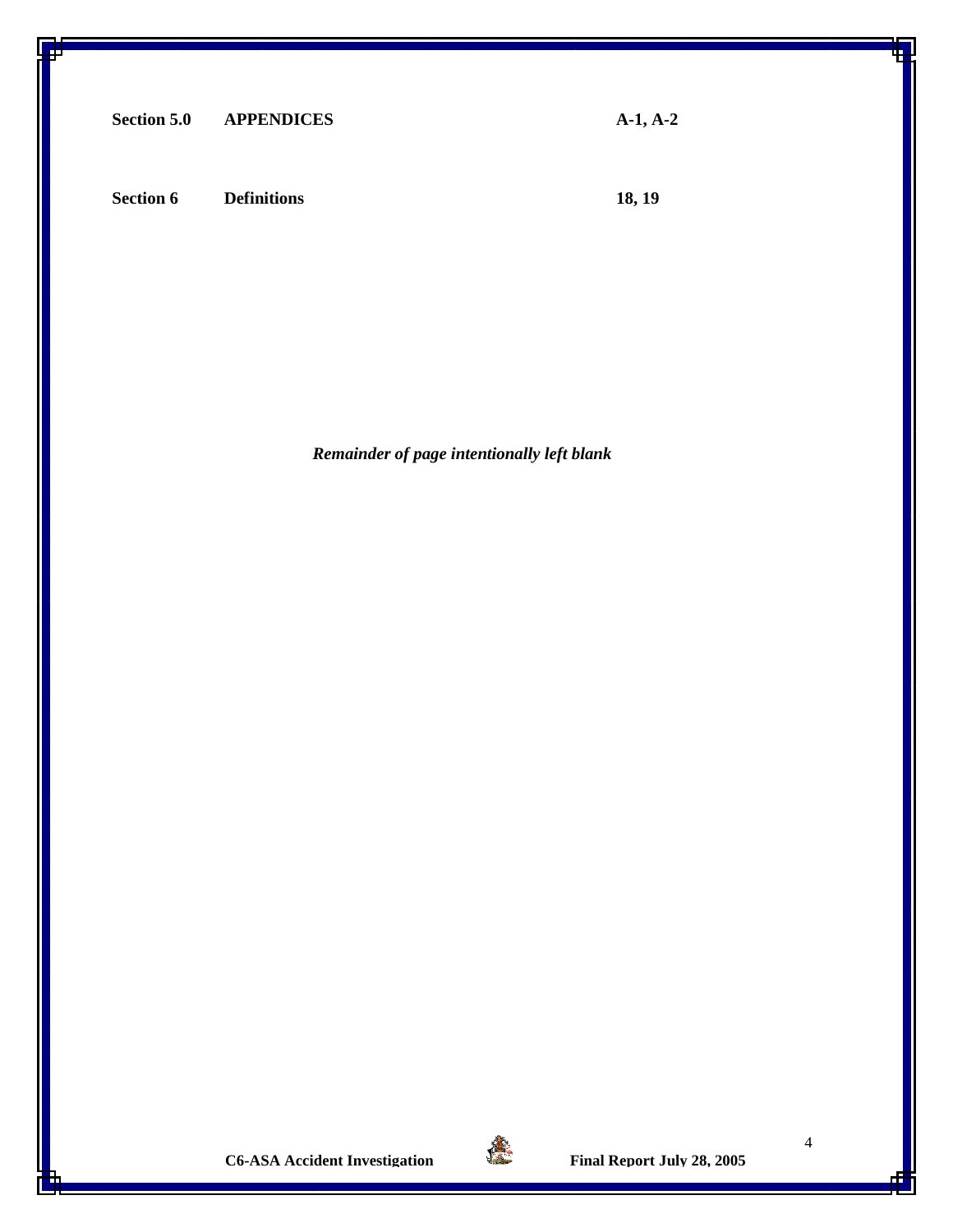Mrs. Glennys Hanna-Martin Minister of Transportation

Mr. Cyril Saunders Director of Civil Aviation

Captain Patrick Rolle Manager of Flight Standards Inspectorate

The attached report summarizes an investigation made into the circumstances of an accident involving Britten Norman BN-2A Islander aircraft, registration C6-ASA that crashed in bushes 3 miles short of runway 12 in Moss Town, Exuma, Bahamas on 16 May 2005.

This report is submitted pursuant to Part XII, Regulation 80, and Schedule 19 of the Bahamas Aviation Safety Regulation (BASR 2001) and in accordance with Annex 13 to the Convention on International Civil Aviation (ICAO).

> Dion Demeritte Aviation Safety Inspector Investigator in Charge Flight Standards Inspectorate Department of Civil Aviation (Bahamas)

July 28, 2005

#### **APPROVED FOR RELEASE AS A PUBLIC DOCUMENT**

*In accordance with Annex 13 to the Convention on International Civil Aviation (ICAO), and Schedule 19 of the Bahamas Aviation Safety Regulations (BASR April 17,2001) it is not the purpose of aircraft accident investigation to apportion blame or liability. The sole objective of the investigation and the Final Report is the prevention of accidents and incidents.*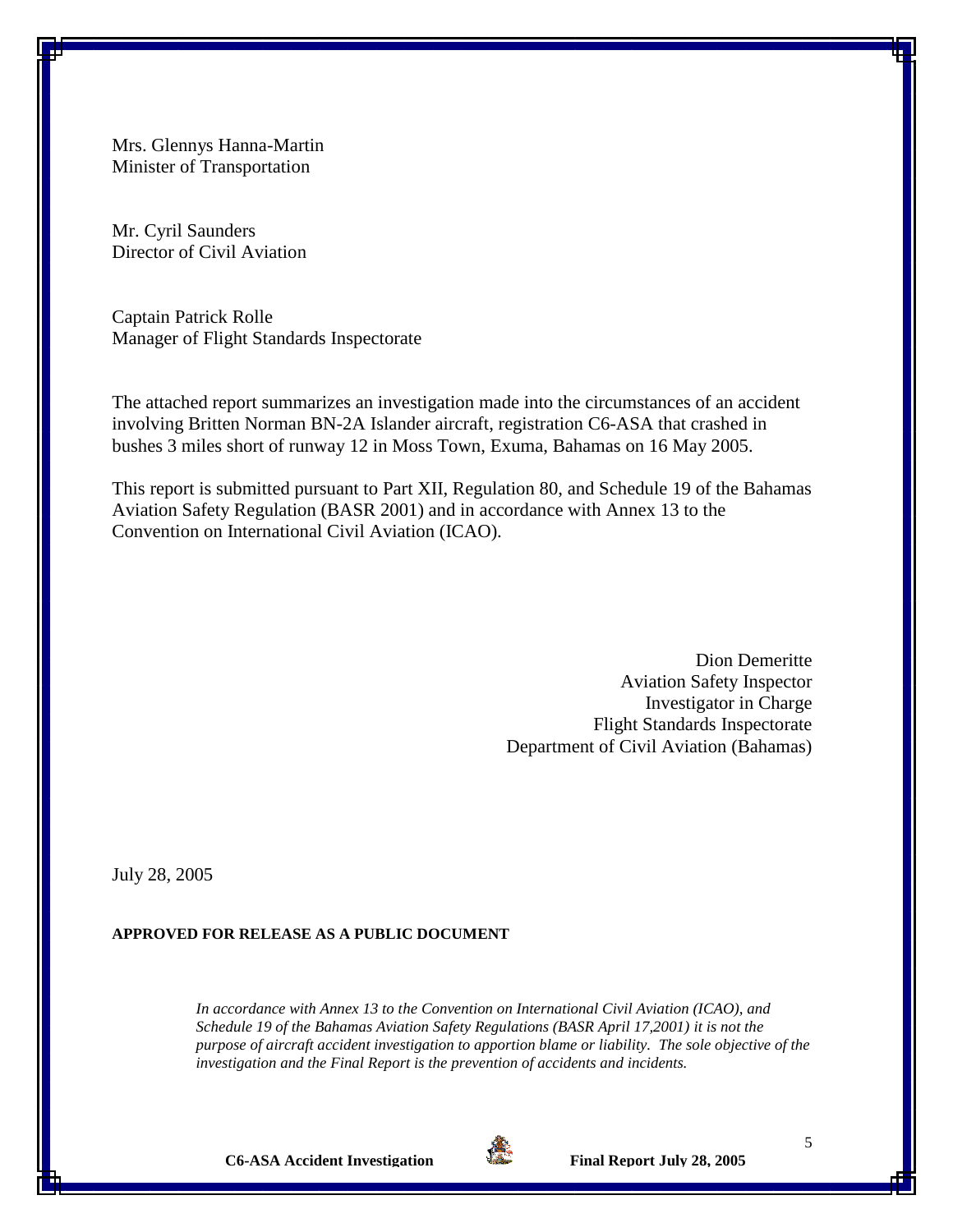





C6-ASA Accident Investigation Final Report July 28, 2005

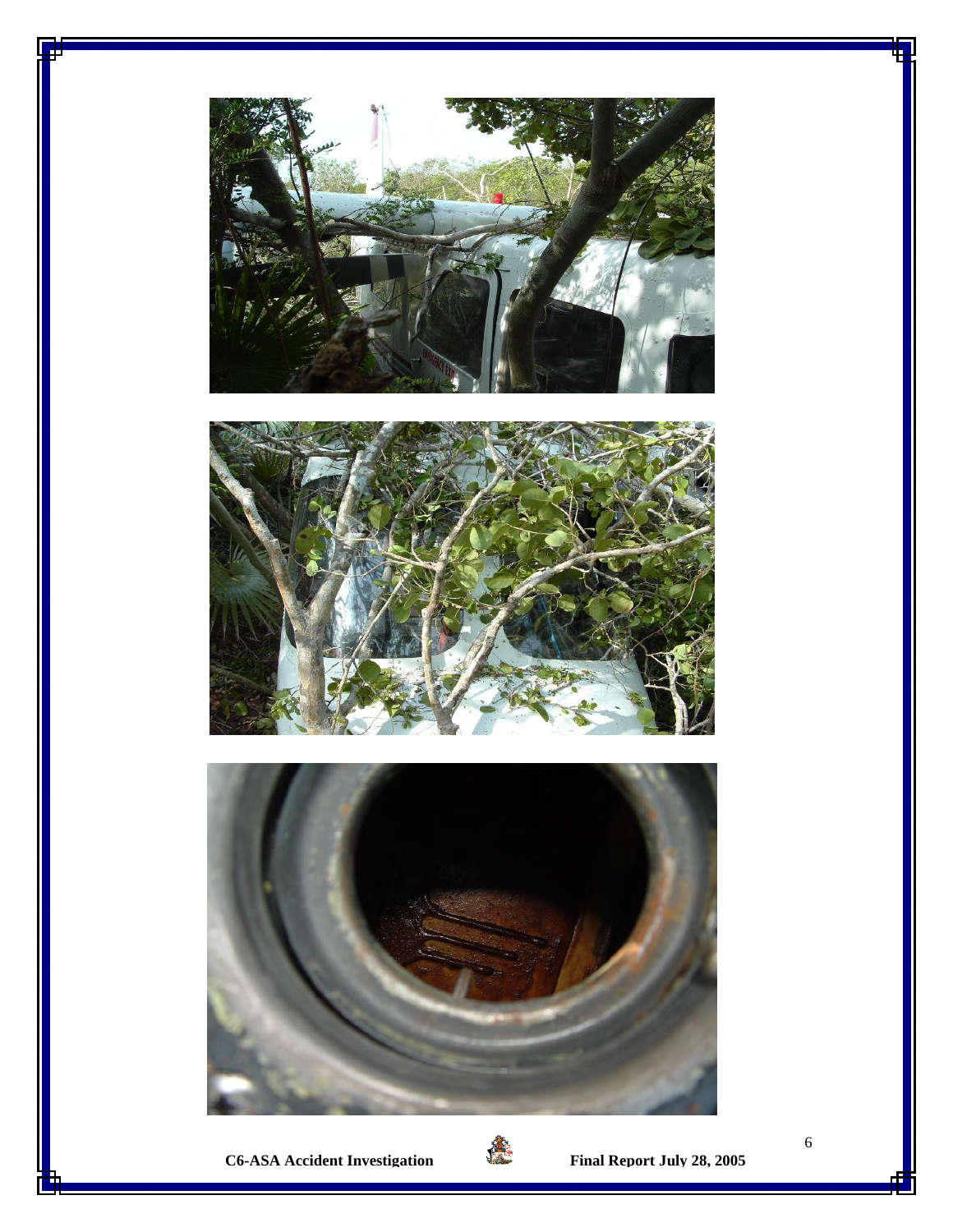

**Map of route showing direction and flight path from Marsh Harbour, Abaco to Freeport, Grand Bahama to South Bimini to Moss Town, Exuma.**

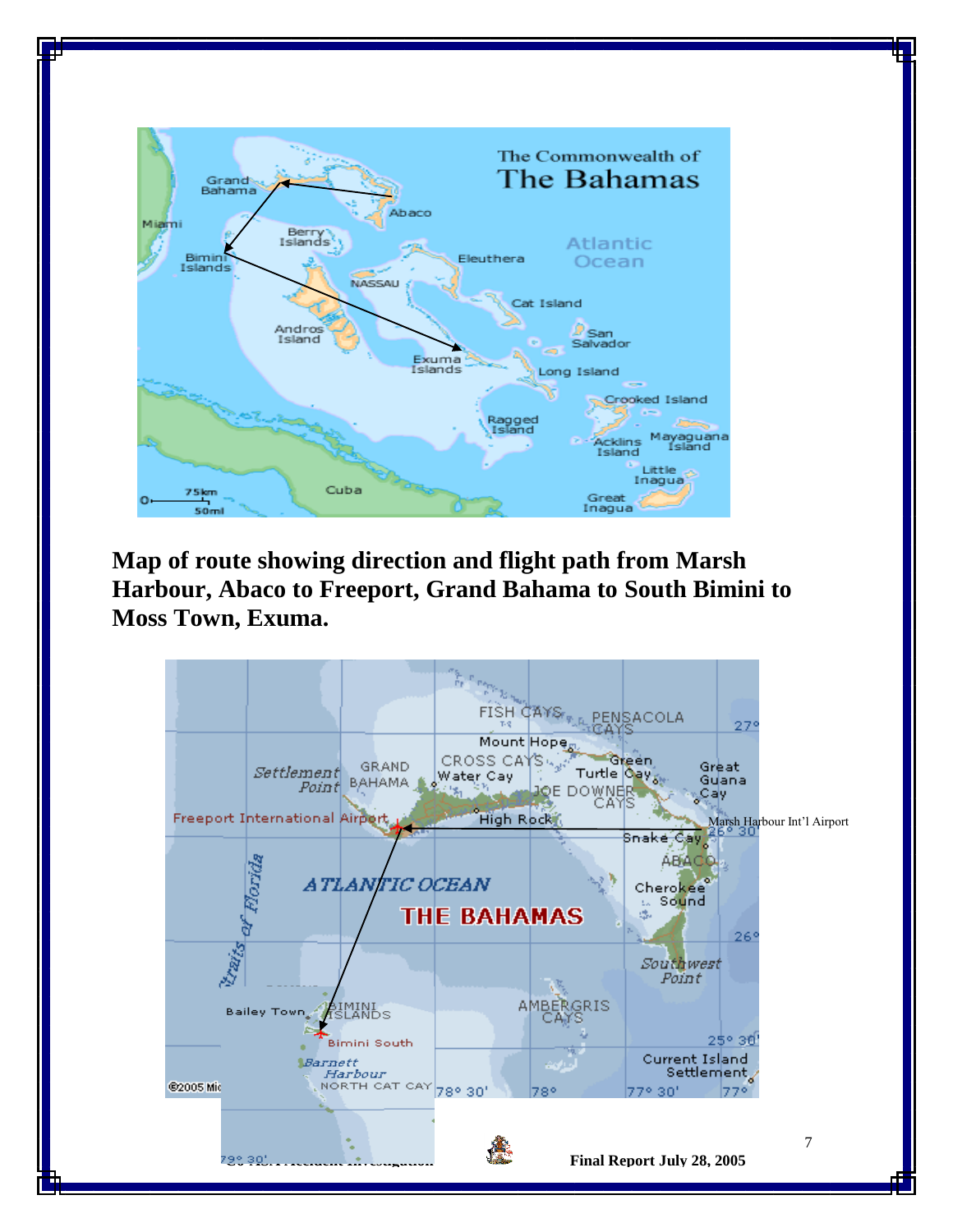



This is a map of the Exuma Islands, Bahamas showing the appropriate crash position of Aircraft C6-ASA. Aircraft C6-ASA crashed appropriate three [3] miles short of runway 12 at Moss Town International Airport, Moss Town, Exuma, Bahamas.

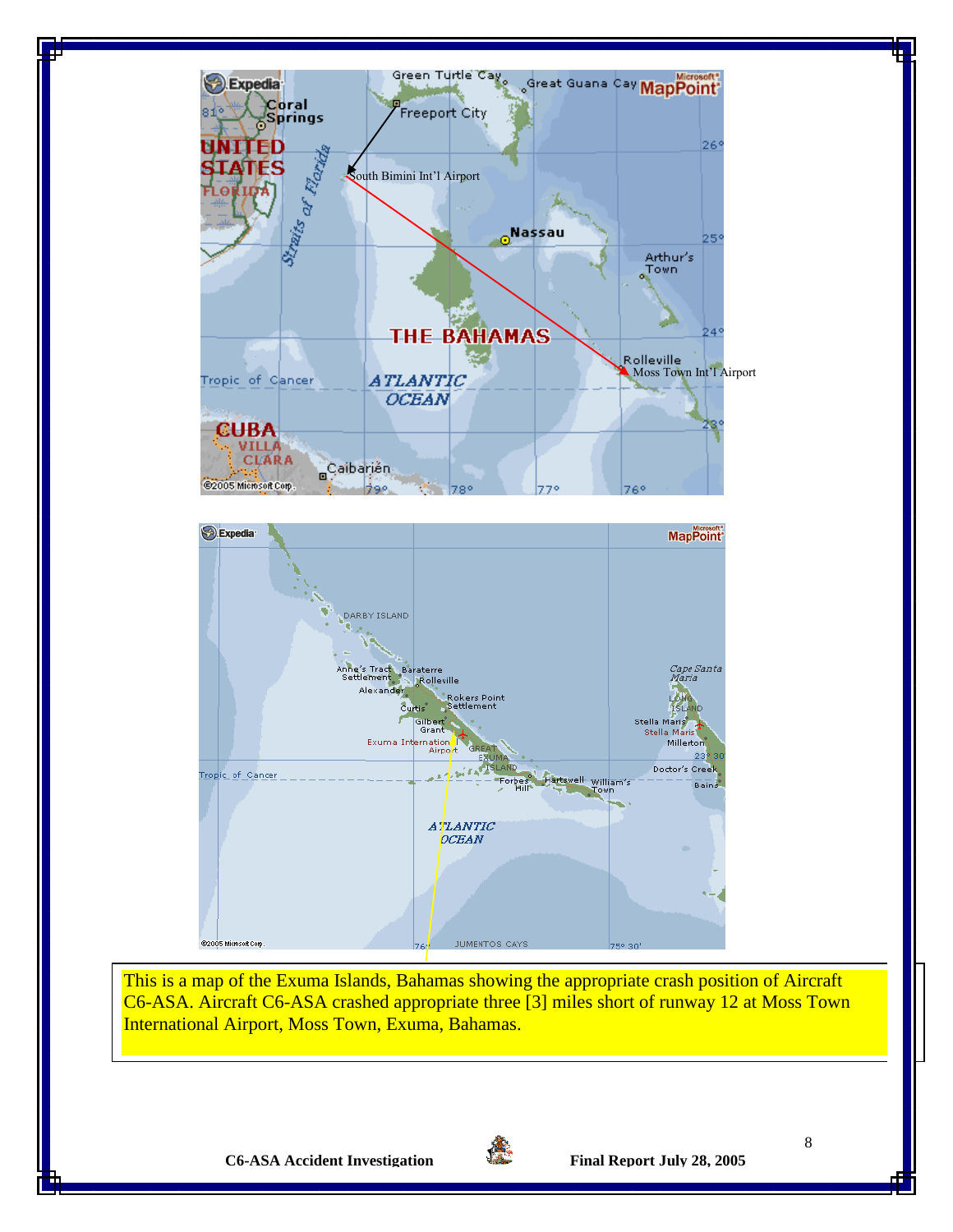| <b>Section 1</b> | Abbreviations and Terminology used in this report.                 |
|------------------|--------------------------------------------------------------------|
| <b>ADDS</b>      | Aviation Digital Data Service - Report furnished by Meteorological |
|                  | Department                                                         |
| <b>BASR</b>      | Bahamas Aviation Safety Regulations (April 17, 2001)               |
| <b>BDCA</b>      | Bahamas Department of Civil Aviation                               |
| $C \circ f A$    | Certificate of Airworthiness                                       |
| $C$ of $R$       | Certificate of Registration                                        |
| CAD              | Civil Aviation Department                                          |
| <b>CFR</b>       | Code of Federal Regulations                                        |
| CG               | Center of Gravity                                                  |
| <b>DCA</b>       | Director of Civil Aviation                                         |
| <b>EDT</b>       | Eastern Daylight Time $(+5$ hours to convert to UTC or Zulu time)  |
| <b>FAA</b>       | Federal Aviation Administration                                    |
| <b>FSI</b>       | <b>Flight Standards Inspectorate</b>                               |
| <b>ICAO</b>      | <b>International Civil Aviation Organization</b>                   |
| <b>IFO</b>       | International Field Office (FAA)                                   |
| <b>IFR</b>       | <b>Instrument Flight Rules</b>                                     |
| <b>IMC</b>       | <b>Instrument Meteorological Condition</b>                         |
| <b>MEL</b>       | Minimum Equipment List                                             |
| <b>METAR</b>     | Meteorological Aerodrome Report                                    |
| NM or nm         | <b>Nautical Miles</b>                                              |
| <b>NTSB</b>      | National Transportation Safety Board                               |
| USA.             | United States of America                                           |
| <b>VFR</b>       | <b>Visual Flight Rules</b>                                         |
| <b>VMC</b>       | Visual Meteorological Conditions                                   |
| Zulu or UTC      | Universal Coordinated Time also termed Zulu time or Z              |

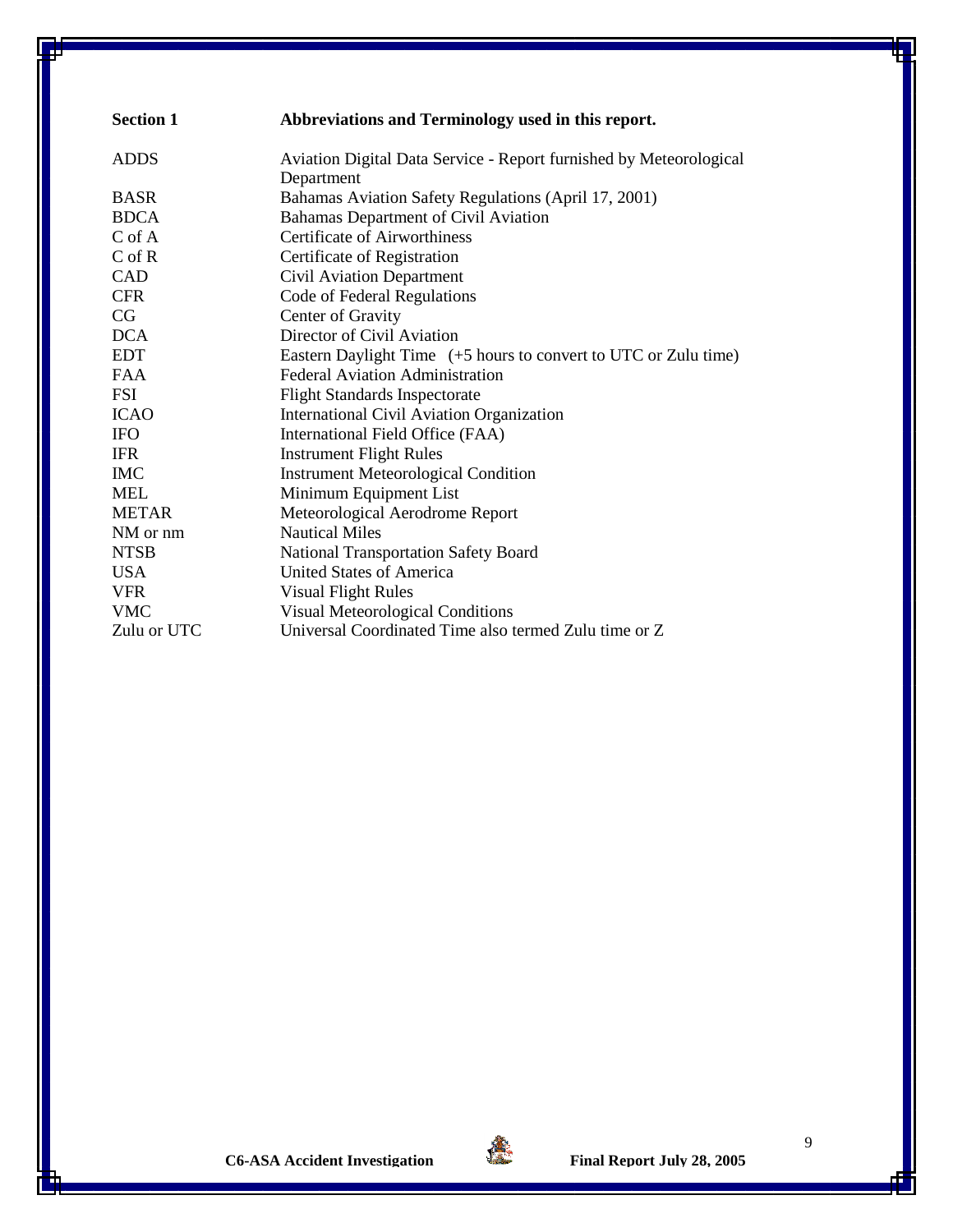# FLIGHT STANDARDS INSPECTORATE CIVIL AVIATION DEPARTMENT (Bahamas)

# AIRCRAFT ACCIDENT REPORT FUEL EXHAUSTION

# **REPORT No. A0516517**

# BRITTEN NORMAN ISLANDER BN2A C6-ASA 16 MAY 2005

#### **A. BASIC INFORMATION**

| Operator:                       |  | Flamingo Air Limited                                                                                       |
|---------------------------------|--|------------------------------------------------------------------------------------------------------------|
| <b>Manufacturer:</b>            |  | <b>Britten Norman</b>                                                                                      |
| <b>Place of Accident:</b>       |  | Appropriately 3 nautical miles Northeast of Moss Town International<br>Airport, Moss Town, Exuma, Bahamas. |
| <b>Investigating Authority:</b> |  | Manager - Flight Standards Inspectorate                                                                    |
| <b>Investigator in Charge:</b>  |  | Dion Q. Demeritte – Aviation Safety Inspector                                                              |
| <b>Notification:</b>            |  | State of Manufacturer / Design                                                                             |
| <b>Party to Investigation:</b>  |  | None                                                                                                       |
| <b>Releasing Authority:</b>     |  | Director - Bahamas Civil Aviation Department                                                               |
|                                 |  |                                                                                                            |

**Date of Report:** July 28, 2005

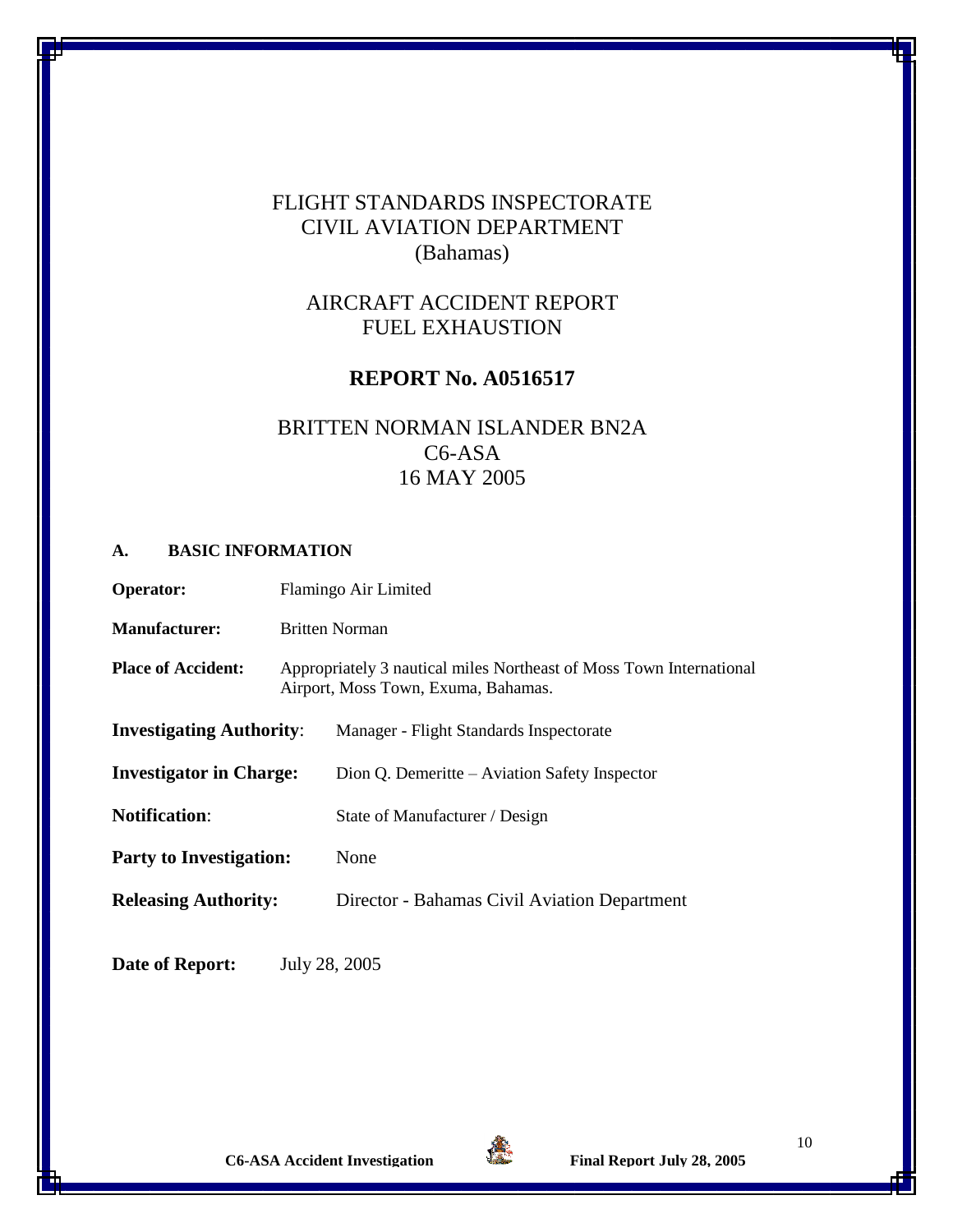#### **B. SYNOPSIS:**

The occurrence of this accident was notified to the Flight Standards Inspectorate by the Nassau Control Tower. On May 16, 2005 about 1305 eastern daylight time (1805Z) a Britten Norman Islander aircraft, registration number C6-ASA registered to Flamingo Air Limited of Freeport, Bahamas, and operated by Flamingo Air Limited of Freeport, Bahamas, crashed approximately three (3) nautical miles northeast of Runway 12 at Moss town International Airport, Moss Town, Exuma, Bahamas

The State of Manufacture of the airframe and engines (Great Britain – Airframe & United States - Engines) were advised of the accident and invited to participate in the investigation. The aircraft was a Bahamas registered aircraft operating on an approved On-Demand Air Operator Certificate.

The flight was operated under Visual Flight Rules [VFR]. Aircraft C6-ASA operated as an ondemand air commuter, on a domestic transport flight. The flight originated from Freeport, Grand Bahama, Bahamas to Moss Town, Exuma, Bahamas with an intermediate stop in South Bimini, Bahamas. The airplane sustained substantial damage. The occupants of the aircraft consisted of two (2) passengers and the pilot (1). The Pilot in Command held a Commercial Pilot License rating. The crew was certificated by the Flight Standards Inspectorate, Bahamas Civil Aviation Department. No serious injuries or fatalities were reported.

# **1.0 FACTUAL INFORMATION:**

#### **1.1 History of the Flight**

On May 16, 2005 about 1230EST (1845Z), a Britten Norman Islander aircraft, registration C6-ASA crashed approximately 3nm northeast of the Moss Town International Airport. The Pilot reported, "*about 35 minutes south of Nassau International Airport [MYNN] I noticed that my ground speed was very low. I continued with my flight to MYEF because I should have had 1 hour and 30 minutes of fuel. About 10 miles from MYEF my right engine quit then 2 minutes later my left engine quit. I then look a suitable place to land three miles from the airport*." The one (1) pilot and two (2) passengers received no serious injuries. The aircraft was destroyed from impact sustained as it contacted the trees. The accident flight originated from Freeport, Grand Bahama, Bahamas to Moss Town, Exuma, Bahamas with an intermediate stop in South Bimini, Bahamas. Visual Flight Rules Conditions existed at the time of the accident.

The aircraft was operated by Flamingo Air Limited, a Bahamian Air Operator Certificate holder. Flamingo Air Limited operated as a Commuter, Unscheduled / On Demand Operator in commercial air transport. Flamingo Air Limited operated under the provision of the Bahamas Aviation Safety Regulations (BASR 2001). Its aircraft are maintained under the provision of Bahamas Aviation Safety Regulations (BASR 2001).

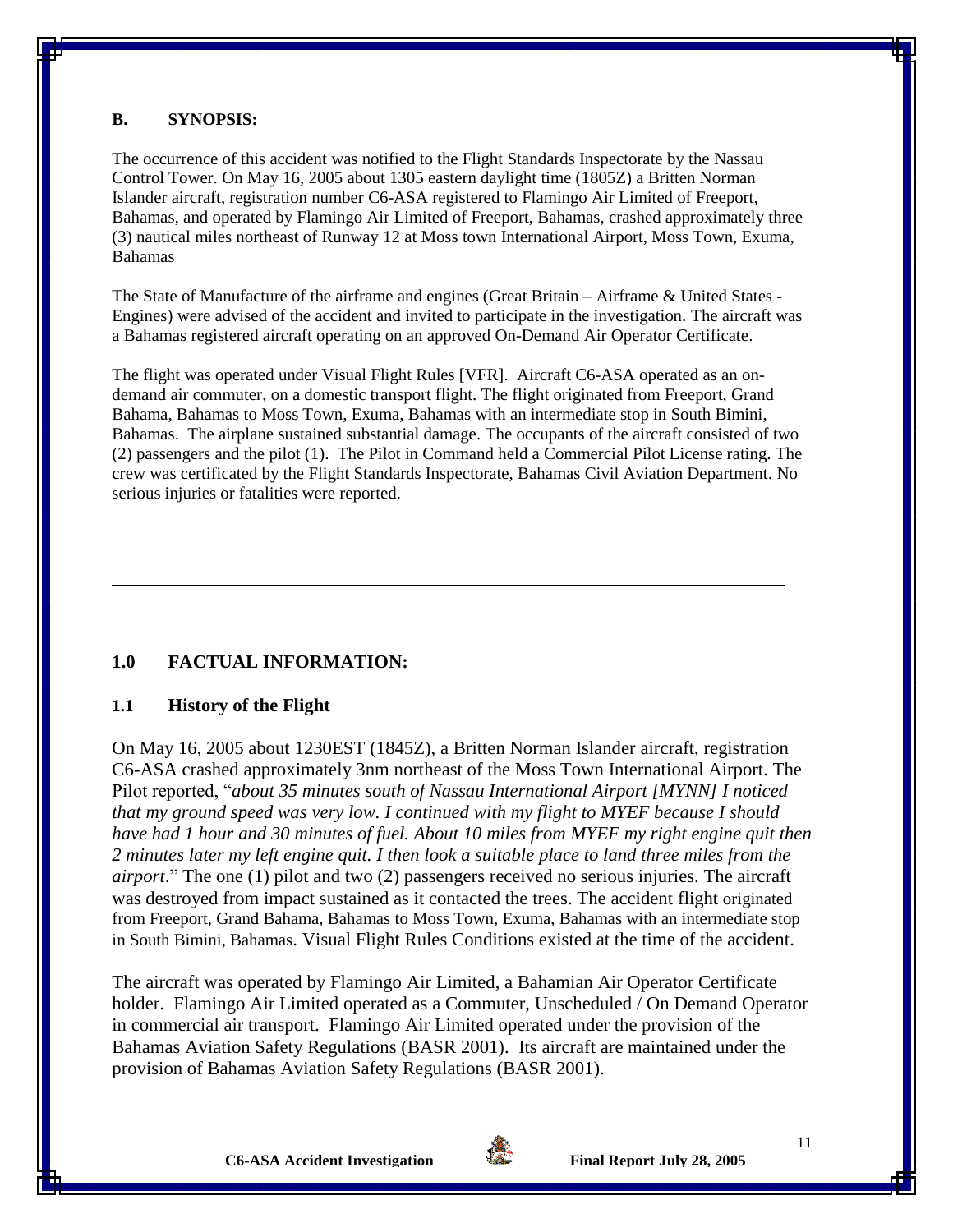The aircraft had flown a total of 2 flights including the accident flight. The pilot flew both flights [the same pilot later flew the accident flight]. The pilot reported no problems with the aircraft prior to the accident. There were no open MEL items. There were no open (uncorrected) mechanical irregularities written in the Technical and Journey Log.

**On May 15, 2005** the pilot uplifted a total of 130 gallons of fuel, which is the maximum capacity for this aircraft. Prior to the accident flight, the aircraft completed two flights, MYAM to MYGF [flown on May 15, 2005] which lasted 45 minutes and MYGF to MYBS [flown on May 16, 2005] which lasted 30 minutes. No fuel was uplifted prior to the next flight which was MYBS to MYEF, the accident flight [flown on May 16, 2005].

During post accident interviews, the pilot confirmed that he had not noticed anything unusual about the airplane. The pilot later surmised that he had simply run out of fuel.

- **1.2 Injuries to persons** No fatal or serious injuries to occupants were reported.
- **1.3 Damage to aircraft** The aircraft was destroyed by the impact forces.
- **1.4 Other Damage** No other damage was reported.

#### **1.5 PERSONNEL INFORMATION**

#### **1.5.1 The Captain**

The pilot age 38 is the Chief Pilot for Flamingo Air Limited. He holds a current Bahamas Commercial Pilot Certificate. The pilot most recent first class medical was issued February 25, 2005 with no limitations.

Flamingo Air limited records indicated that the pilot had accumulated approximately 6,000 hours total flight time and had flown 66.2, 31.8 and 08 hours in the preceding 90 days, 30 days and 24 hours respectively preceding the accident. The hours flown indicate compliance with the flight duty and rest scheme approved for Flamingo Air Limited and Bahamas Aviation Safety Regulations (BASR 2001).

The pilot's last proficiency check was conducted by Flight Safety International a United Sates approved Flight Training School on October 27, 2004.

#### **1.6 AIRCRAFT INFORMATION – GENERAL**

The Britten Norman Islander is a fixed wing, twin engine, propeller-driven, piston airplane. The accident airplane, serial number 599 was manufactured in 1970. It was registered as C6- ASA. It was registered to and operated by Flamingo Air Limited, Freeport, and Grand Bahama, Bahamas.

The aircraft has a Certificate of Registration dated October 20, 2003. It's most recent Certificate of Airworthiness was issued on November 19<sup>th</sup>, 2004.

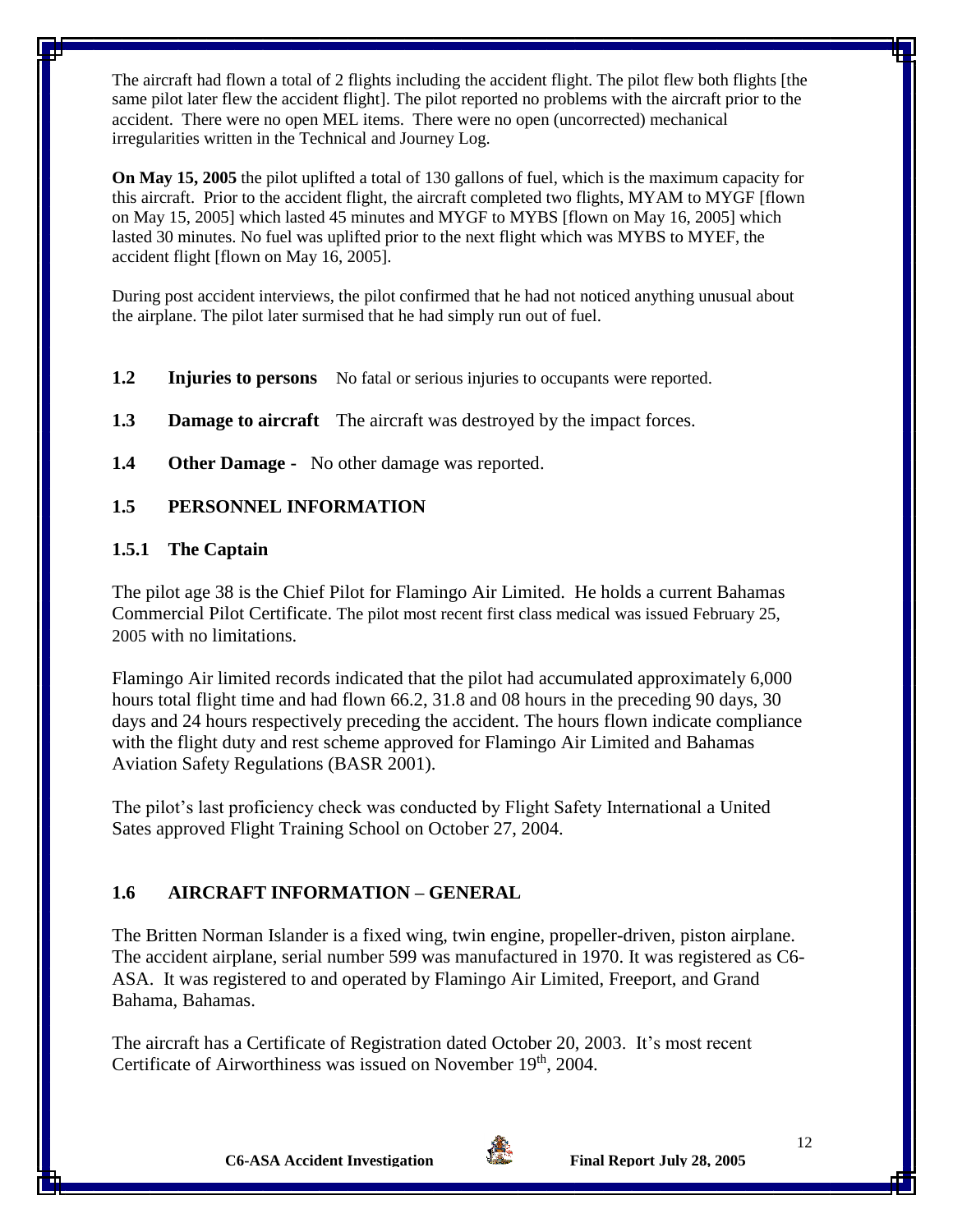Up to the time of the accident the aircraft had flown a total of 16,711.7 hours since manufacture. It had flown a total of 21.1 hours since the last 100 hour inspection. The aircraft was maintained under Flamingo Air Limited Air Operator Certificate by a Title 14 CFR 49 Part 145 repair station validated and authorized by the Authority.

The accident airplane was configured with a two [2] pilot seats and eight [8] passenger seats. The airplane had two [2] main entry doors one [1] on the left aft side of the fuselage and one [1] on the forward side of the fuselage. In addition, the aircraft also had one [1] crew door on the left forward side of the fuselage. The airplane also had a cargo door on the left side of the fuselage. The cargo storage area began at the partition immediately aft of the triple passenger seat and extended almost to the aft pressure bulkhead.

The aircraft engines, O-540E4C5 were manufactured by Lycoming A Textron Company. The left engine Serial Number L-12475-40A had accumulated 667.8 total hours since overhaul and 21.1 hours since last inspection.

The right engine Serial Number RL-19662-40C had accumulated 698.2 total hours since overhaul and 21.1 hours since last inspection.

The propellers were manufactured by Hartzell Propellers. Model HC-C2YK-2CUF propellers were fitted to C6-ASA.

Serial Number AU4880E was fitted to the left engine. A total of 315.9 flight hours had accumulated since overhaul and 21.1 hours since last inspection.

Serial Number AU9508B was fitted to the right engine. A total of 315.9 flight hours had accumulated since overhaul and 21.1 hours since last inspection.

The accident aircraft was not equipped with an auto pilot.

## **1.7 Meteorological information**

#### Bahamas Area Forecast

Valid from 2100Z

Special Features. Weak area of low pressure and a stationary surface trough near Inagua Island continues to create some instability over the Bahamas. For all areas weather partly cloudy to mostly cloudy tonight with few isolated showers or a thundershower in the northwest Bahamas. Some scattered showers and isolated thundershowers in the southern Bahamas. Winds northeast to east at 12 to 18 knots in the northwest and east northeast to east southeast at 12 to 18 knots in the central and southeast Bahamas.

#### **1.8 Aids to Navigation**

No problems with any navigational aids were reported.

## **1.9 Communications**



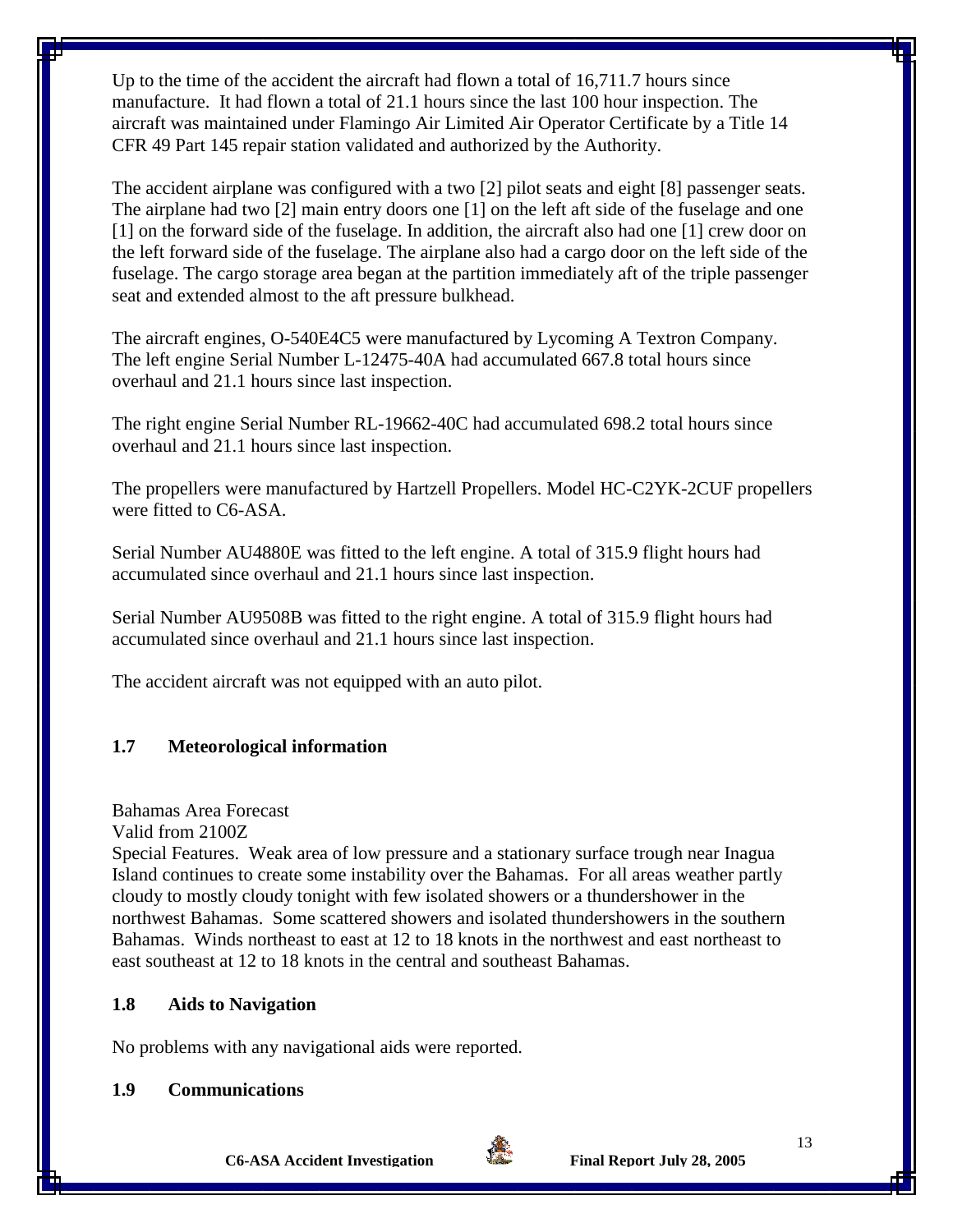Communications were established with the Moss Town Control Tower.

During the exchange between Moss Town Control Tower and the Pilot of aircraft C6-ASA, the pilot advised the control tower that the aircraft was experiencing mechanical problems with the right engine. The pilot later advised the Moss Town Control Tower that he had lost the right engine and was experiencing problems with the left engine but was trying to make runway 12. The last communications by the pilot to the tower was to advise them that he was looking for a suitable place to put the aircraft down.

# **1.10 AIRCRAFT LOAD**

Maximum take off mass and landing mass

• The maximum takeoff mass and landing mass was determined to be 6200 lbs as per the Load Manifest Page 0449 flight MYBS to MYEF dated May 16, 2005.

Actual take off mass at time of occurrence

 The actual take off mass at the time of the occurrence was determined to be 5047 lbs as per the Load Manifest Page 0449 flight MYBS to MYEF dated May 16, 2005.

CG at take off and at time of the occurrence

The CG at take off and at the time of occurrence was 24 inches.

#### **1.11 Cockpit Voice Recorder**

The aircraft was not equipped with a Cockpit voice recorder.

#### **1.11.1 Flight Data Recorder**

The aircraft was not equipped with a Flight Data Recorder.

#### **1.12 Wreckage and Impact information**

The wreckage was examined on May 17, 2004 by Flight Standards Inspectors Edwards and Demeritte. The aircraft wreckage remained intact and all components were accounted for at the scene.

Examination of the wreckage area was carried out. The aircraft came to rest approximately 3 nautical miles northeast of the Moss International Airport, Moss Town, Exuma, Bahamas. There was no in flight or post impact fire.

The aircraft came to rest upright. The wings, the nose and the fixed landing gears bore the impact of the crash; however the damage to the wings did not deform the wing and did not affect the integral fuel tank [wet wings].The fuselage remained intact. The cockpit and empennage were intact. The rudder had no visible impact or post impact damage.

Both engines were intact in the nacelles. The propellers showed little or no signs of damage. Both propellers were found to be in an un-feathered position.

The instrument panels were intact. A tree branch destroyed the left windshield and lodged itself in the opening. Right windshield did not sustain any damage.

Left and Right engine throttle levers, and left and right mixture control levers were found in the



**C6-ASA Accident Investigation Final Report July 28, 2005**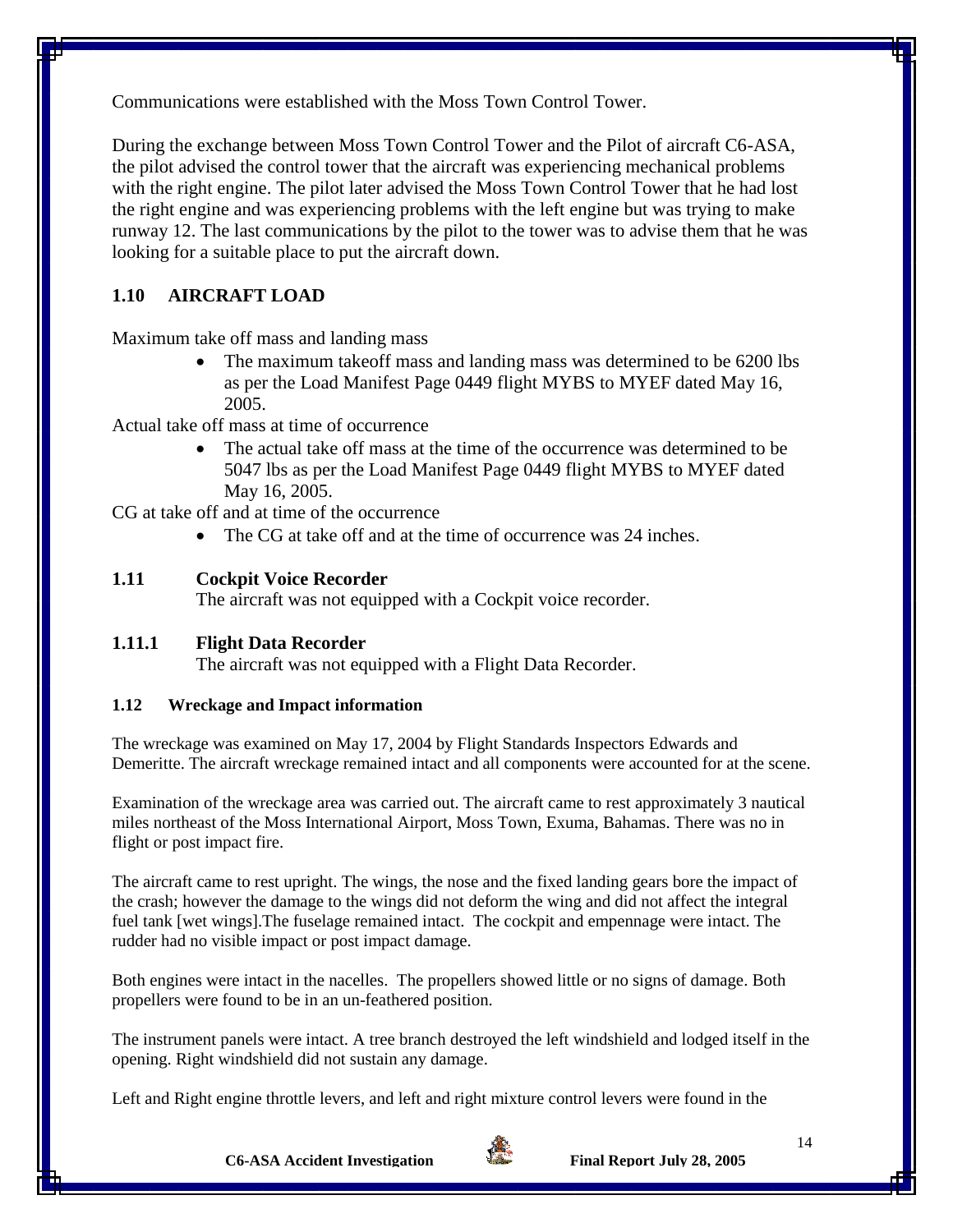"Idle / Cut Off" range of travel. Left and Right propeller control levers were found in the un-feathered range of travel. Both fuel standby pumps were found in the "ON" position.

All seats were intact and in their original position.

## **1.13 Medical and Pathological Information**

No serious or fatal injuries occurred.

## **1.14 Fire**

No in-flight or post accident fire occurred

# **1.15 Survival Aspects**

Not a factor as there were no fatalities.

## **1.16 Tests and research**

## **1.17 Organizational and Management Information**

Flamingo Air Limited is a Non-scheduled / on demand commuter basic air taxi operator based in Freeport, Grand Bahama, Bahamas at the Freeport International Airport. Flamingo Air Limited operates under the provision of the Bahamas Aviation Safety Regulations (BASR 2001).

At the time of the accident Flamingo Air Limited operated three [3] aircraft, one [1] Britten Norman Islander [the accident aircraft] and two [2] Piper Aztec PA23-250.

Flamingo Air Limited maintenance was authorized to be conducted in accordance with the Bahamas Aviation (Safety) Regulations 2001 [BASR 2001] and the guidance outlined in the company Maintenance Control and Procedures Manual. Maintenance was performed under Flamingo Air Limited Air Operator Certificate by a Title 14 CFR 49 Part 145 repair station validated and authorized by the Authority.

# **1.17.1 Post Accident Actions**

Captain Meadows Commercial Pilot License #381 was suspended by the Flight Standards Inspectorate due to the on-going investigation. Statements made by Captain Raymond Meadows after the accident indicated fuel exhaustion and pilot inability to manage his fuel as the probably causes of the accident. Flamingo Air Limited took a proactive approach in this matter by removing Captain Meadows from the active duty roster immediately following the accident.

The Flight Standards Inspectorate sent out an Information Advisory to all Bahamas Air Operator Certificate Holders requiring an immediate audit of their fuel management policy to ensure compliance with all fuel requirements [in particular fuel reserves requirements] of Bahamas Aviation (Safety) Regulations 2001 [BASR 2001].

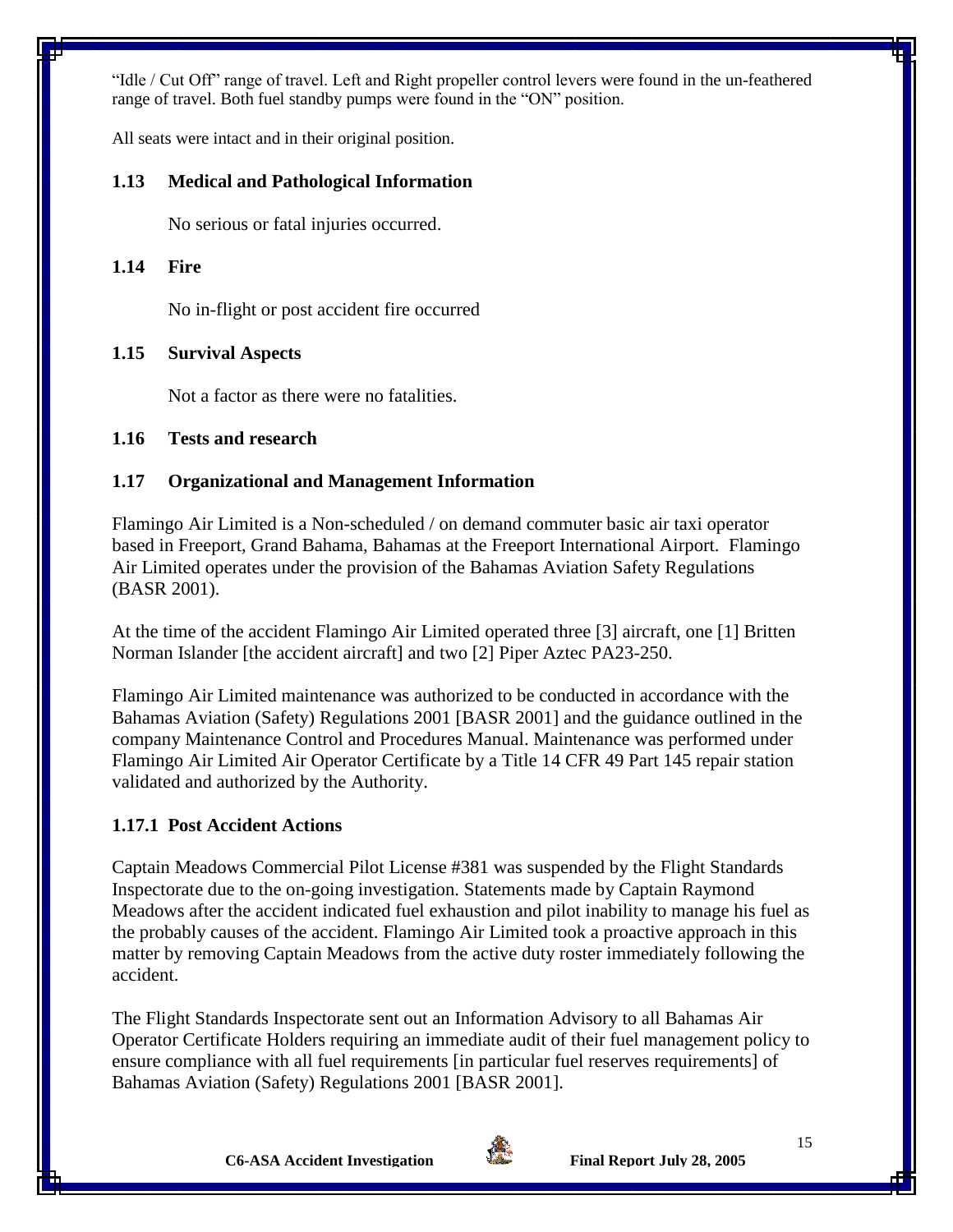#### **1.18 Other Information**

#### **1.18.1 Pilot statement**

On May 17, 2005 Captain Raymond Meadows filed an Aircraft Occurrence Report dated May 16, 2005. In the filed report section 22. 'Pilot's Report or Description of Occurrence' Captain Meadows stated, "*I notice that my ground speed was very low. I continued with my flight to MYEF because I should have had 1:30 min of fuel*." Captain Meadows stated in section 23. Heading 'Probable Cause of Occurrence', "*Low altitude with heavy wind and pilot inability to manage fuel*". Captain Meadows also stated in section 25. 'Recommendation to Avoid a Recurrence', "*Proper fuel management*".

On August 2, 2005 Captain Meadows supplied calculations for flights between MYAM – MYGF, MYGF – MYBS & MYBS – MYEF, however the Approved Flight Manual is in the possession of the Flight Standards Inspectorate. The Approved Flight Manual does not have graphs for calculating fuel burn.

# **2.0 ANALYSIS:**

## **2.1 General**

The pilot was properly certificated and qualified under Bahamas Aviation (Safety) Regulations 2001 [BASR 2001]. No evidence indicated any preexisting medical or behavioral conditions that might have adversely affected his performance during the accident flight. Fatigue was not a factor in this accident.

Analysis of injuries and fatalities **–** There were no serious or fatal injuries to passengers or crew.

The accident aircraft was properly certified and equipped in accordance with Bahamas Aviation (Safety) Regulations 2001 [BASR 2001]. No evidence indicated that the airplane was improperly maintained. There was no fuel present in either wing or any indication of leakage.

Weather was not a factor in this accident. Aircraft Navigational Instrumentation not a factor in the accident. The emergency response for this accident by the airport crash and rescue services was timely, but ineffective, as aircraft never made it to the airport. However, other emergency services dispatched to the scene were timely and effective.

Aircraft Engines – were found intact with no visible damage.

Fuel Sample – There was no fuel found in either wing integral tank and no signs of damage were evident to either wing.

# **2.2 Loading and Preflight Activities**

On the day of the accident, the aircraft had flown one [1] flight prior to the accident flight; this flight was also flown by the same pilot. The post accident interview and the records all

**C6-ASA Accident Investigation Final Report July 28, 2005**

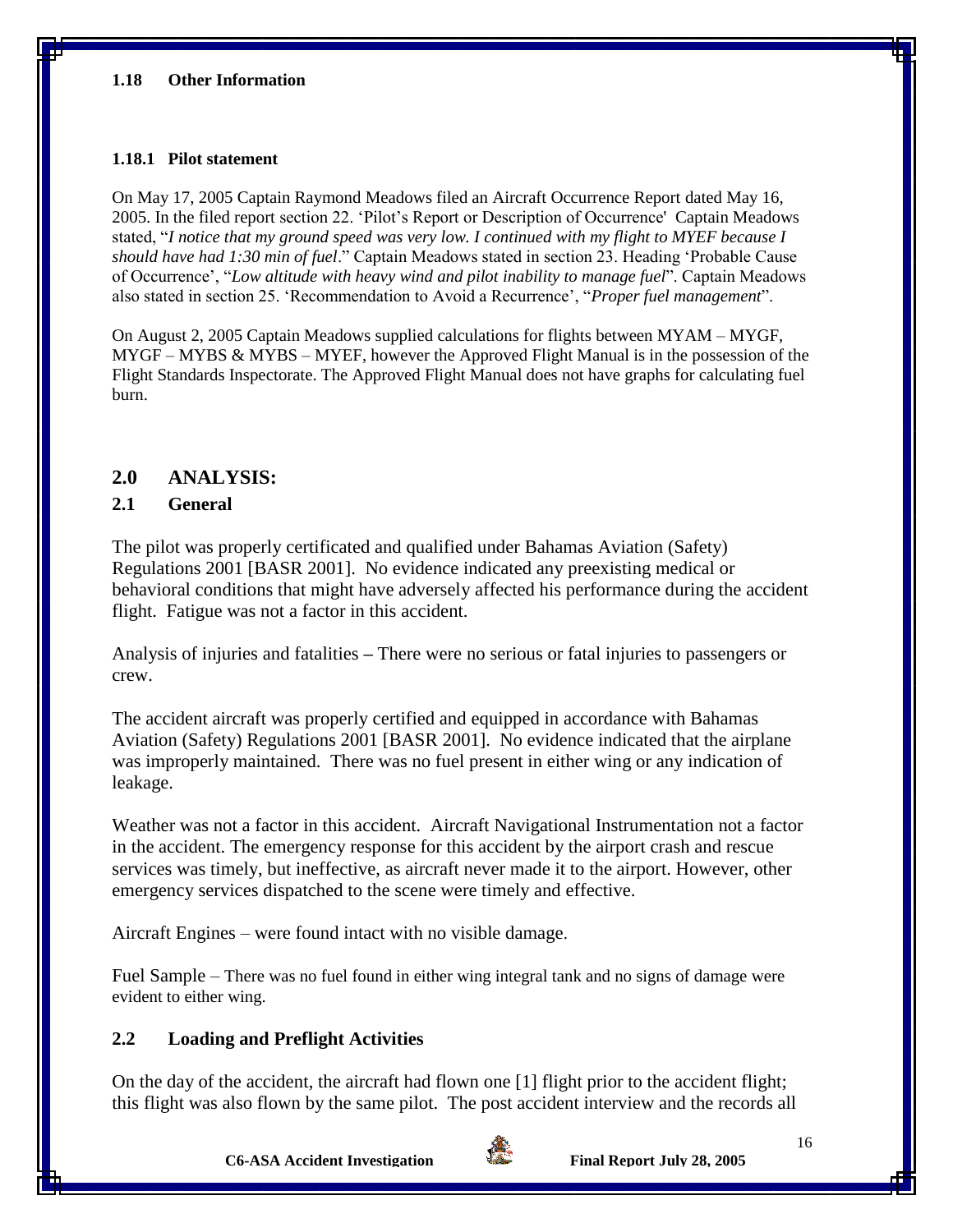confirmed that the pilot conducted a preflight inspection. Captain Meadow's signature was on the Technical and Journey Log, as well as the Operation Flight Plan Form, certifying that he had conducted a preflight inspection as required by the regulations. He did not report anything unusual about the airplane from his preflight inspection.

The pilot completed all required flight preparation documents as per Bahamas Aviation (Safety) Regulations 2001 [BASR 2001].

# **3.0 CONCLUSIONS**

# **3.1 Findings**

- **1.** The pilot was properly certificated and qualified under Bahamas Aviation (Safety) Regulations 2001 [BASR 2001]. No evidence indicated any preexisting medical or behavioral conditions that might have adversely affected his performance during the accident flight. Fatigue was not a factor in this accident.
- **2.** Approximately 35 miles south of Nassau, Bahamas Captain Meadow's first notice his ground speed low but he elected to continue on to Moss Town International [MYEF] rather than diverting to Nassau International Airport [MYNN]. The Pilot exercised poor judgment by not landing at Nassau International Airport [MYNN].
- **3.** Analysis of injuries and fatalities **–** There were no serious or fatal injuries to passengers or crew. They were all transported to medical facility at George Town, Exuma and discharged after being examination by the local medical personnel.
- **4.** The accident aircraft was properly certified and equipped in accordance with Bahamas Aviation (Safety) Regulations 2001 [BASR 2001]. No evidence indicated that the airplane was improperly maintained.
- **5.** Weather was not a factor in this accident.
- **6.** Aircraft Navigational Instrumentation not a factor in the accident.
- **7.** Both Engines stopped from fuel exhaustion (no usable fuel on board).
- **8.** All control surfaces were accounted for, and all damages to the aircraft were attributable to the severe impact forces.
- **9.** The flight was not conducted in accordance with the procedures in the company Operations Manual i.e. minimum fuel requirement.
- **10.** The pilot's decision to attempt a landing at a suitable site other than Moss Town International Airport ultimately resulted in no lives lost and no major injuries.

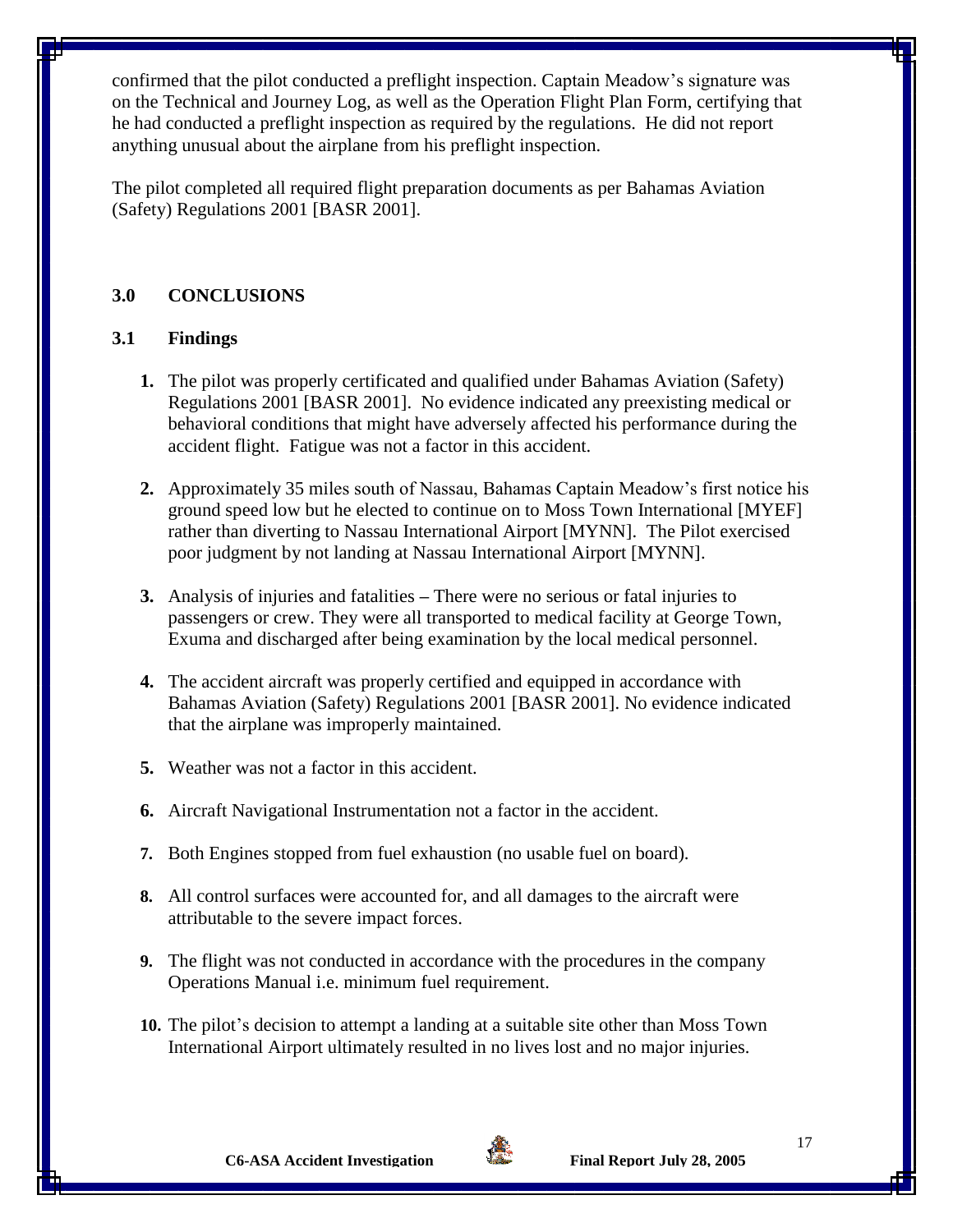- **11.** The Flight Standards Inspectorate and Captain Meadows attempt to re-compute the minimum fuel [VFR flight Rules] required for the flight between MYBS and MYEF and found: -
	- **I.** Flamingo Air Limited did not have fuel burn graphs for the Britten Norman Islander.
	- **II.** The accident aircraft was not carrying the sufficient amount of fuel required by BASR 2001.

# **3.2 Probable Cause**

The Flight Standards Inspectorate determined that the probable cause of this accident as Fuel Exhaustion.

The Pilot could not calculate the fuel for the intended journey.

The Pilot used poor judgment when he elected to continue on to Moss Town International Airport rather than returning back to Nassau International Airport when he first experienced the problem.

# **4.0 SAFETY RECOMMENDATIONS:**

Flamingo Air Limited conducts additional training for Captain Meadows to ensure his knowledge of the BASR 2001 fuel reserves requirements for all VFR operations and to ensure he is knowledgeable of Flamingo Air Limited fuel management policy.

- **1. Captain Meadows to be reexamine for fitness to hold current license.**
- **2. Review of Flamingo Air Limited fuel management policy.**
- **3. Flamingo Air Limited must ensure that fuel burn graphs for all aircraft are available and all crew members are trained on its usage.**
- **4. Flamingo Air Limited operations procedures for aircraft with mechanical defects are reviewed.**

# **5. O APPENDICES**

**A-1 Aircraft Occurrence Report A-2 Captain Meadows statement** 

# **6.0 DEFINITIONS**

Load Manifest – an aircraft specific document required to summarize the mass and balance and loading calculations of aircraft in commercial air transport.

**C6-ASA Accident Investigation Final Report July 28, 2005**

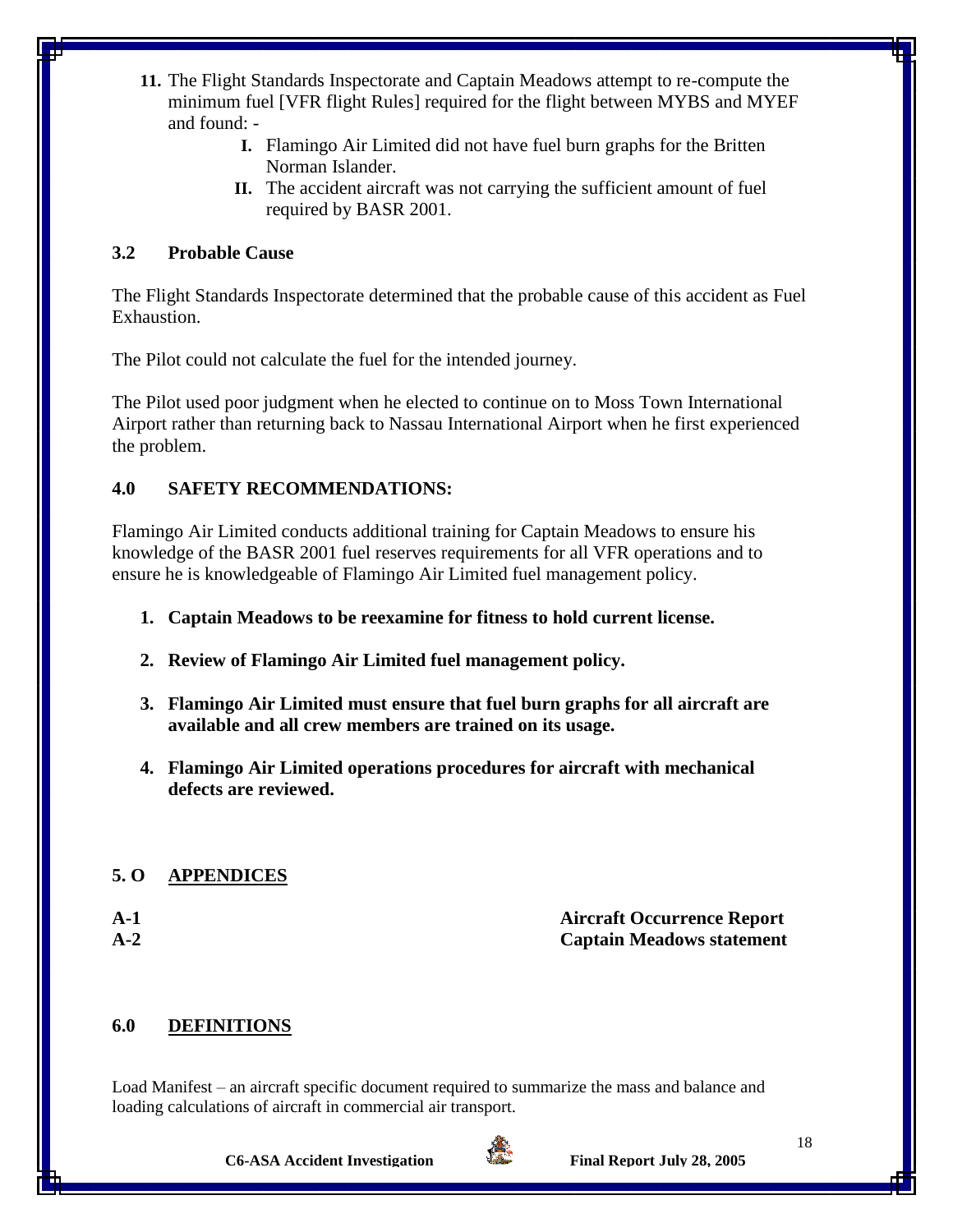Operational Flight Plan – a document required to record the planned route information, minimum fuel calculations, applicable weather conditions and notices to airmen (NOTAMS) and alternate airport selection for flights in commercial air transport.

Technical and Journey Log – a document attached to an aircraft for recording defects and malfunctions discovered during operations and for recording details of all maintenance carried out whilst the aircraft is operating between scheduled visits to the base maintenance facility. It also contains operating information relevant to flight safety and maintenance data that the crew needs to know.

**C6-ASA Accident Investigation Final Report July 28, 2005**

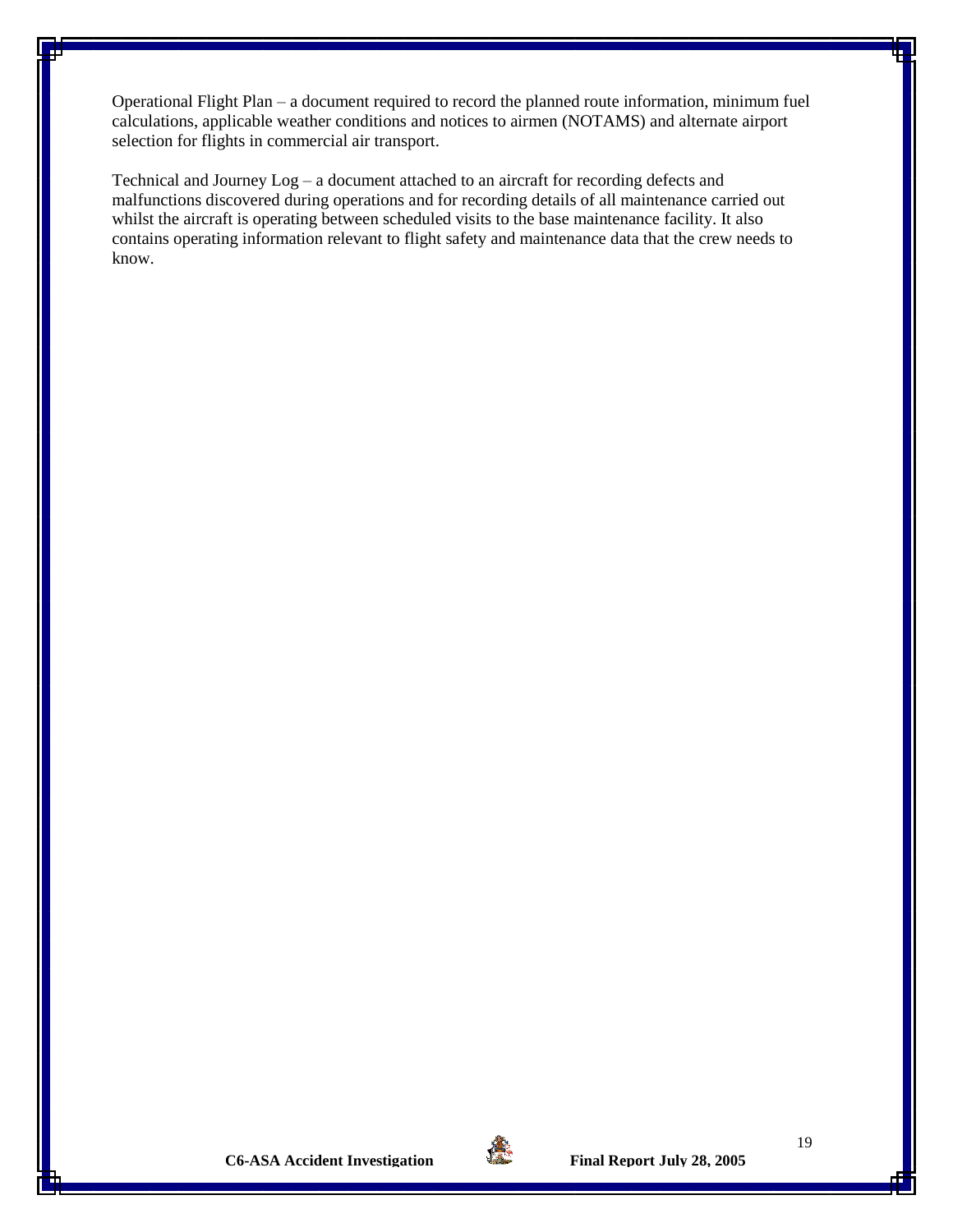# A P P E N D I C E A-1



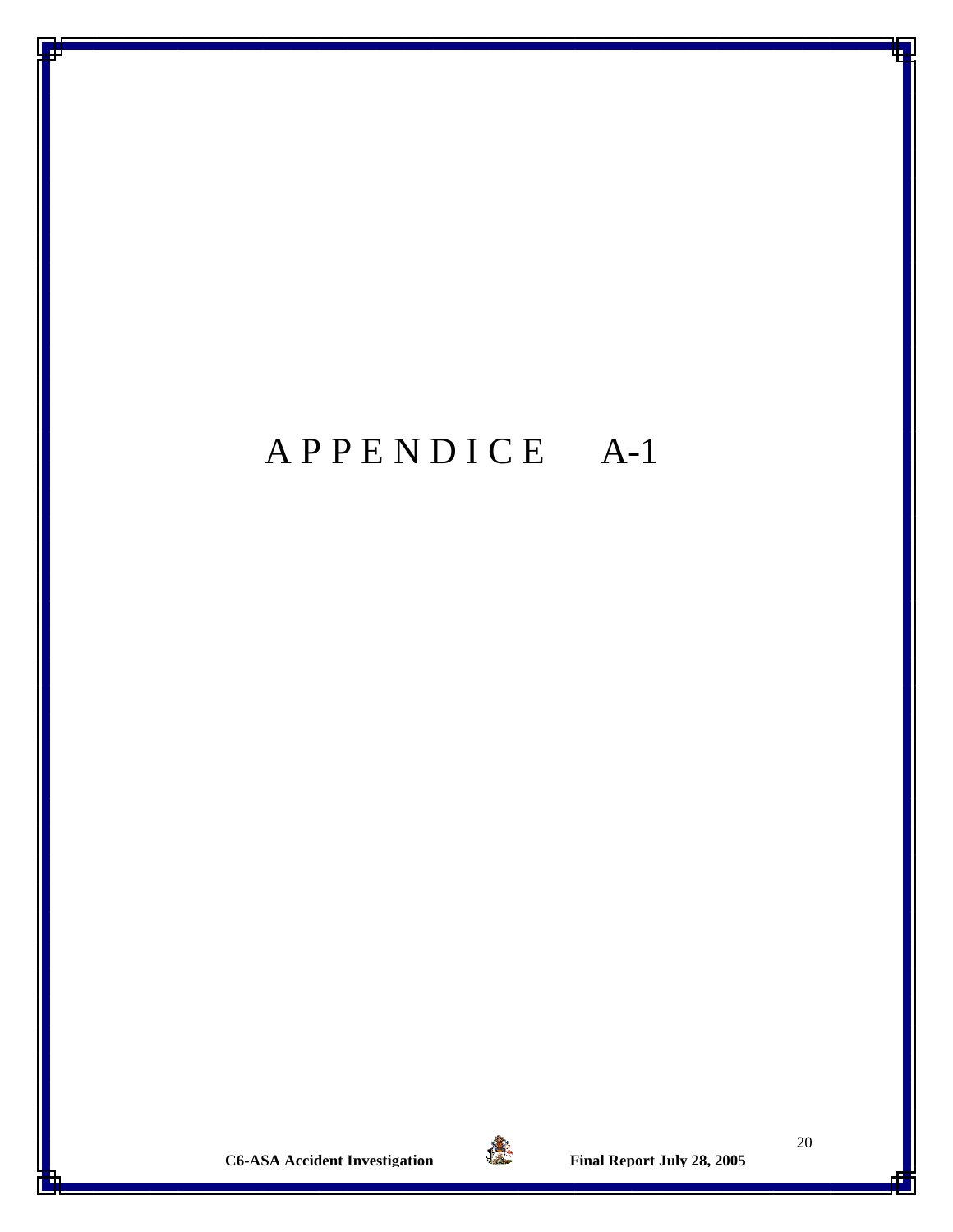# A P P E N D I C E A-2